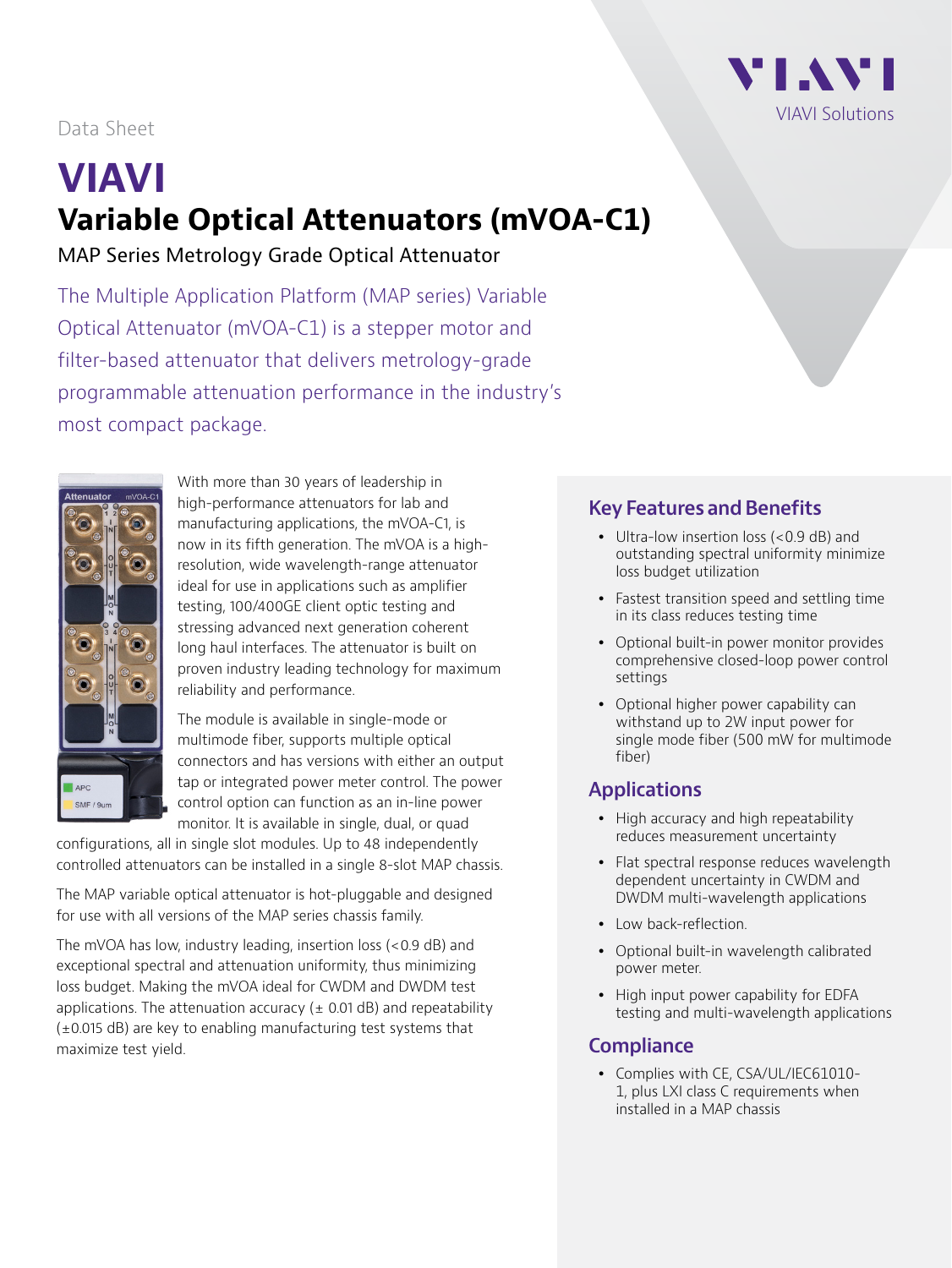# **Functional Description**

The mVOA provides attenuation through an expanded beam modified by a linearly variable neutral density filter. Precision optical design, optimized over 30 years, is key to guaranteeing low IL/RL and PDL. Management of the attenuated light is carefully considered in order to ensure high power performance and long-term reliability. Proprietary motor control algorithms paired with a kinematic drive delivers high speed attenuation change with industry leading settling time and stability.

There are two modes of operation, attenuation mode and power mode. Attenuation mode, the most basic form of operation, changes the insertion loss of the module without consideration for the input power. Power mode sets the absolute power at the output of the mVOA and requires the internal power meter option. When in power mode, input power tracking can be enabled, which automatically adjusts the mVOA to keep the output power constant. Multiple power and attenuation offsets are available to compensate for test system losses and simplifies test system integration.

An intuitive graphic user interface (GUI) is optimized for use in either a laboratory or a manufacturing environment. Efficient transition between summary and detailed views (figure 1 and figure 2) allow users to operate at a system level or access the full power of a module.

| 2 VOA 8202                       |                             |  |
|----------------------------------|-----------------------------|--|
| <b>Attenuation</b><br>$5.000$ dB | Pow Out<br>$0.440$ dBm      |  |
| <b>Attenuation</b><br>$0.000$ dB | Pow Out<br>dBm              |  |
| <b>Attenuation</b><br>$0.000$ dB | <b>Pow Out</b><br>$---$ dBm |  |
| <b>Attenuation</b><br>$0.000$ dB | <b>Pow Out</b><br>----- dBm |  |



Figure 1 - mVOA MAP-300 summary view GUI Figure 2 - mVOA MAP-300 detailed view GUI

# **Options and Configurations**

The mVOA can be configured in three possible ways,

- **1. Standard attenuator (figure 3a):** This configuration operates in attenuation mode only. To control output power, measurement of the input power is required prior to testing.
- **2. Attenuator with output tap (figure 3b):** This configuration operates in attenuation mode only. An output tap (5% for single mode and 10% for multimode) allows the output power to be monitored on an external power meter.
- **3. Attenuator with output power monitoring (figure 3c):** This configuration operates in either attenuation or output power mode. Output powers can be set directly. When tracking is enabled the attenuator dynamically adjusts for input power changes.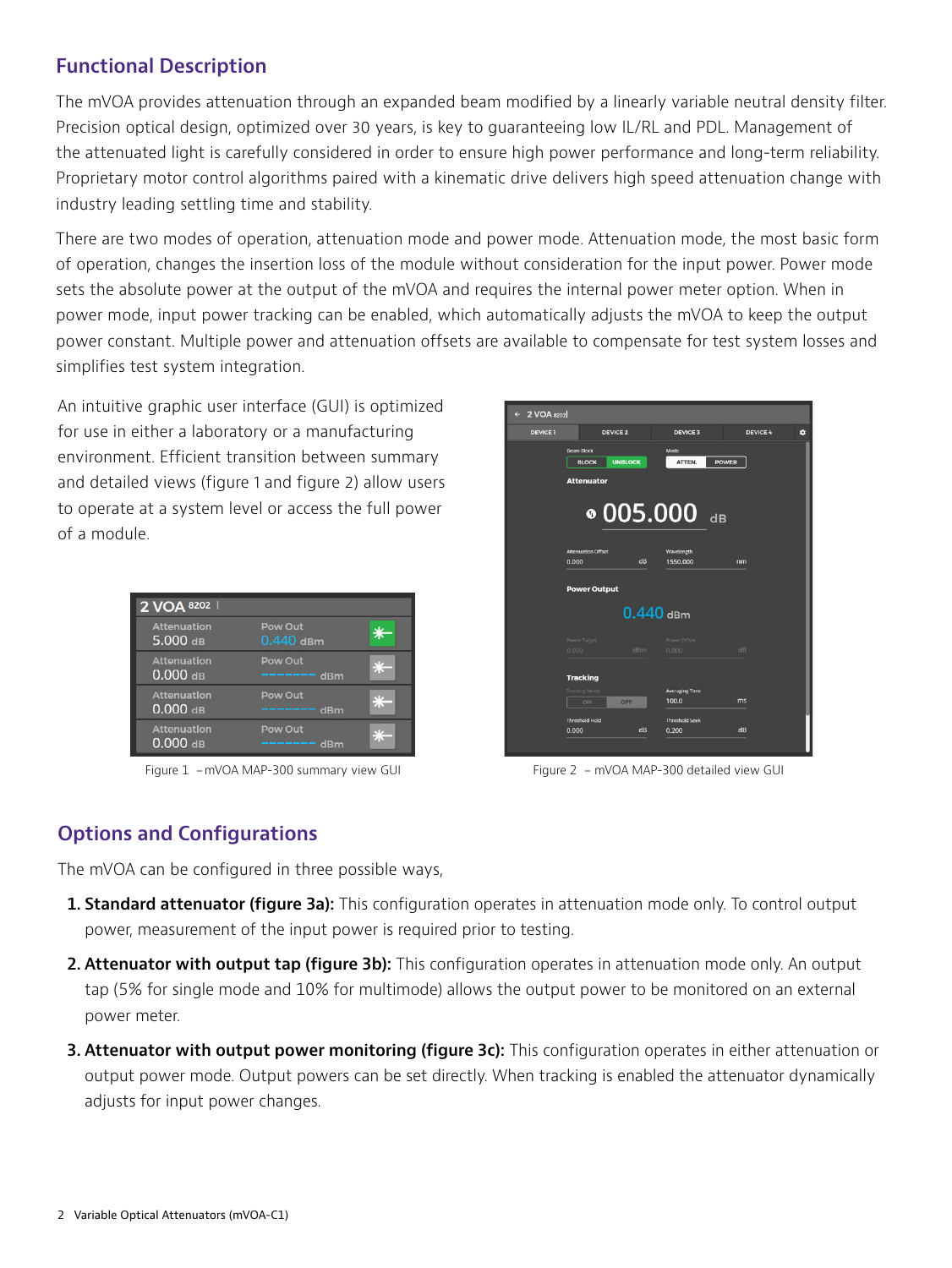

Figure 3 – Optical Configurations of the mVOA module, a) Standard attenuator; b) Attenuator with output tap; c) Attenuator with output power monitoring

# **Chassis and Modular Family**

The VIAVI Multiple Application Platform (MAP) is a modular, rack mountable or benchtop, optical test and measurement platform with chassis' that can host 2, 3 or 8 application modules. The LightDirect family of modules are characterized by their simple control and single function nature. Individually or together they form the foundation of a diverse array of optical test applications. The web enabled multiuser interface is simple and intuitive. LXI compliant with a full suite of SCPI based automation drivers and PC based management tools, the VIAVI MAP is optimized for both the lab to manufacturing environments.

The mVOA is part of the LightDirect module family. Alongside the many other modules, such as light sources, polarization scramblers, power meters, and spectrum analyzers, the MAP series is the ideal, modular platform for photonic system and module testing.

The mVOA is compatible with all current MAP-300 and MAP-200 chassis.

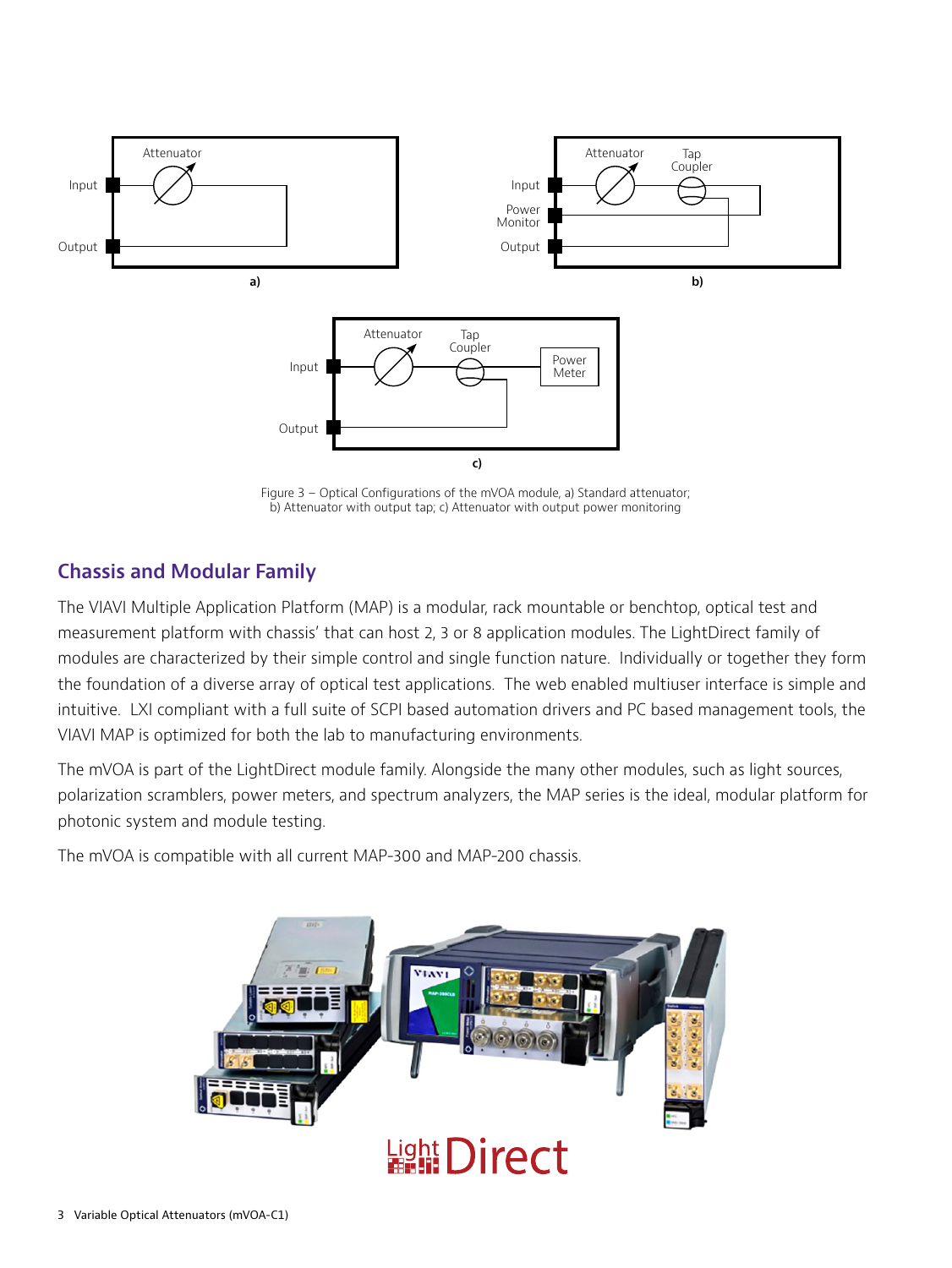# **Specifications**

|                                                                           | Single-Mode                                     |                    | Multimode       |                |
|---------------------------------------------------------------------------|-------------------------------------------------|--------------------|-----------------|----------------|
|                                                                           | Standard                                        | With Output        | Standard        | With Output    |
| Parameters                                                                |                                                 | Power Monitor      |                 | Power Monitor  |
| Insertion loss at OdB <sup>1,2,3,4</sup>                                  | $\leq$ 0.9 dB                                   | $≤1.5 dB$          | $≤1.5 dB$       | $\leq$ 2.4 dB  |
|                                                                           | $\leq 1.5$ dB tap                               |                    | (s2.4 dB tap    |                |
|                                                                           | option)                                         |                    | option)         |                |
| Polarization-dependent loss <sup>5</sup>                                  | $\leq$ 0.08 dB                                  | $\leq 01.15$ dB    | N/A             |                |
|                                                                           | $($ ≤ 0.15 dB tap                               |                    |                 |                |
|                                                                           | option)                                         |                    |                 |                |
| Return loss <sup>1,2,6</sup>                                              | $\geq$ 55 dB                                    |                    | $\geq$ 45 dB    |                |
| Maximum input power <sup>9</sup>                                          | +23 dBm/+33 dBm                                 |                    | +23 dBm/+27 dBm |                |
| (standard power/high-power option)                                        |                                                 |                    |                 |                |
| Wavelength range                                                          | 1260 to 1650 nm                                 |                    | 750 to 1350 nm  |                |
| Attenuation range <sup>1,2</sup>                                          | 70 dB                                           |                    | 65 dB           |                |
| Shutter isolation                                                         | $\geq 80$ dB                                    |                    | $\geq$ 75 dB    |                |
| Attenuation flatness <sup>8,10</sup>                                      | $\pm 0.04$ dB                                   |                    | N/A             |                |
| Attenuation slew rate                                                     | $\geq$ 25 dB/s                                  |                    | $\geq$ 20 dB/s  |                |
| Relative attenuation uncertain-<br>$ty$ <sup>1, 2, 3, 7, 10, 11, 13</sup> | $±0.1$ dB                                       |                    |                 |                |
| Attenuation repeatability <sup>3,7,11,13</sup>                            | $±0.01$ dB                                      |                    |                 |                |
| Attenuation resolution <sup>14</sup>                                      | 0.001 dB                                        |                    |                 |                |
| Attenuation settling time                                                 | $≤55$ ms                                        |                    |                 |                |
| Closed-loop power range <sup>1, 2</sup>                                   | N/A                                             | +11 to -49 dBm /   | N/A             | +5 to -40 dBm  |
| (standard power/high-power option)                                        |                                                 | +31.5 to -28.5 dBm |                 |                |
| Power monitor linearity <sup>1,2,3,10</sup>                               | N/A                                             | $\pm 0.03$ dB      | N/A             | $\pm 0.03$ dB  |
| Power setting repeatibility <sup>1,2,10</sup>                             | N/A                                             | $\pm 0.015$ dB     | N/A             | $\pm 0.015$ dB |
| Power setting resolution                                                  | N/A                                             | 0.001 dB           | N/A             | 0.001 dB       |
| Warm-up time                                                              | 30 min                                          |                    |                 |                |
| Calibration period                                                        | 1 year                                          |                    |                 |                |
| Operating temperature                                                     | 0 to $50^{\circ}$ C                             |                    |                 |                |
| Storage temperature                                                       | -30 to $60^{\circ}$ C                           |                    |                 |                |
| Operating humidity                                                        | 15 to 80% RH, 0 to 40°C noncondensing           |                    |                 |                |
| Dimensions (W x H x D)                                                    | 4.1 x 13.3 x 37.0 cm                            |                    |                 |                |
| Weight                                                                    | 1.1 kg (single) / 1.3 kg (dual) / 1.7 kg (quad) |                    |                 |                |

1. At both 1550  $\pm$ 15 nm and 1310  $\pm$ 15 nm for single-mode.

2. At both 850  $\pm$ 15 nm and 1310  $\pm$ 15 nm for multimode.

3. +23/–5°C only.

4. Excludes connectors, add 0.2 dB typically for connectors.

5. For 0 to 25 dB.

6. Return loss excludes connectors.

7. For range of 0 to 45 dB.

8. For range of 0 to 30 dB over 1480 to 1640 nm.

9. Input to output port only.

10. For light with DOP <5%.

11. For low-coherence laser source (>500 MHz).

12. Consecutive measurements.

13. Relative to 0 dB position.

14. 0 to 65 dB for single-mode, 0 to 50 dB for multimode.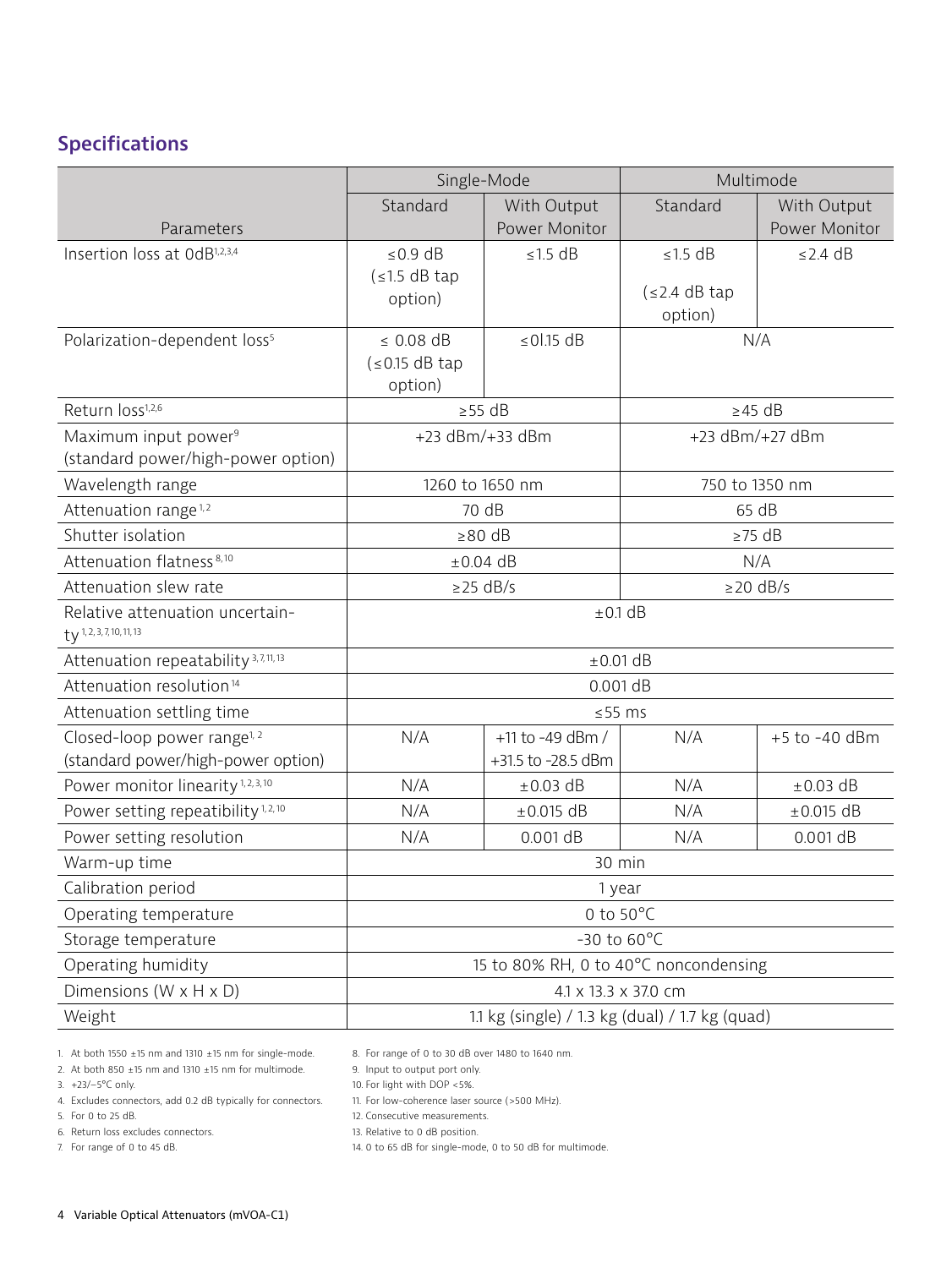# **Ordering Information**

For more information on this or other products and their availability, please contact your local VIAVI account manager or VIAVI directly at 1-844-GO-VIAVI (1-844-468-4284) or to reach the VIAVI office nearest you, visit viavisolutions.com/contacts.

All mVOA-C1 attenuators are configured by a single part number that defines the function and options of the module. The XXX code defines the fiber type, as seen in table 1, and the YY code defines the connector type, as seen in table 2.

| <b>Power Type</b>               | <b>Order Code</b>    | <b>Description</b>                                        |
|---------------------------------|----------------------|-----------------------------------------------------------|
|                                 | MVOA-C1SS0-MXXX-MYY  | Single VOA, Standard Power, No Option                     |
|                                 | MVOA-C1DS0-MXXX-MYY  | Dual VOA, Standard Power, No Option                       |
|                                 | MVOA-C1QS0-MXXX-MYY  | Quad VOA, Standard Power, No Option                       |
|                                 | MVOA-C1SSM-MXXX-MYY  | Single VOA, Standard Power, Monitor Option                |
|                                 | MVOA-C1DSM-MXXX-MYY  | Dual VOA, Standard Power, Monitor Option                  |
| <b>Standard</b><br><b>Power</b> | MVOA-C1QSM-MXXX-MYY  | Quad VOA, Standard Power, Monitor Option                  |
|                                 | MVOA-C1SS1-M100-MYY  | Single VOA, Standard Power, Tap Option, Single Mode Fiber |
|                                 | MVOA-C1DS1-M100-MYY  | Dual VOA, Standard Power, Tap Option, Single Mode Fiber   |
|                                 | MVOA-C1QS1-M100-MYY  | Quad VOA, Standard Power, Tap Option, Single Mode Fiber   |
|                                 | MVOA-C1SSE-M100-MYY  | Single VOA, Standard Power, Extended Range Option,        |
|                                 |                      | Single Mode Fiber                                         |
|                                 | MVOA-C1SH0- MXXX-MYY | Single VOA, High Power, No Option                         |
| <b>High power</b>               | MVOA-C1DH0-MXXX-MYY  | Dual VOA, High Power, No Option                           |
|                                 | MVOA-C1SHM-MXXX-MYY  | Single VOA, High Power, Monitor Option                    |
|                                 | MVOA-C1DHM- MXXX-MYY | Dual VOA, High Power, Monitor Option                      |

#### **Available Configurations**

#### **Table 1**

| XXX code         | <b>Fiber Type</b> |
|------------------|-------------------|
| M100             | 9µm Single Mode   |
| M <sub>101</sub> | 50µm (OM3)        |
| M <sub>102</sub> | 62.5µm (OM1)      |

#### **Table 2**

| <b>YY Code</b> | <b>Connector Type</b> |
|----------------|-----------------------|
| <b>MFP</b>     | FC/PC                 |
| <b>MFA</b>     | FC/APC                |
| <b>MSC</b>     | SC/PC                 |
| <b>MSU</b>     | SC/APC                |
| <b>MLC</b>     | LC/PC                 |
| <b>MLU</b>     | LC/APC                |
|                |                       |